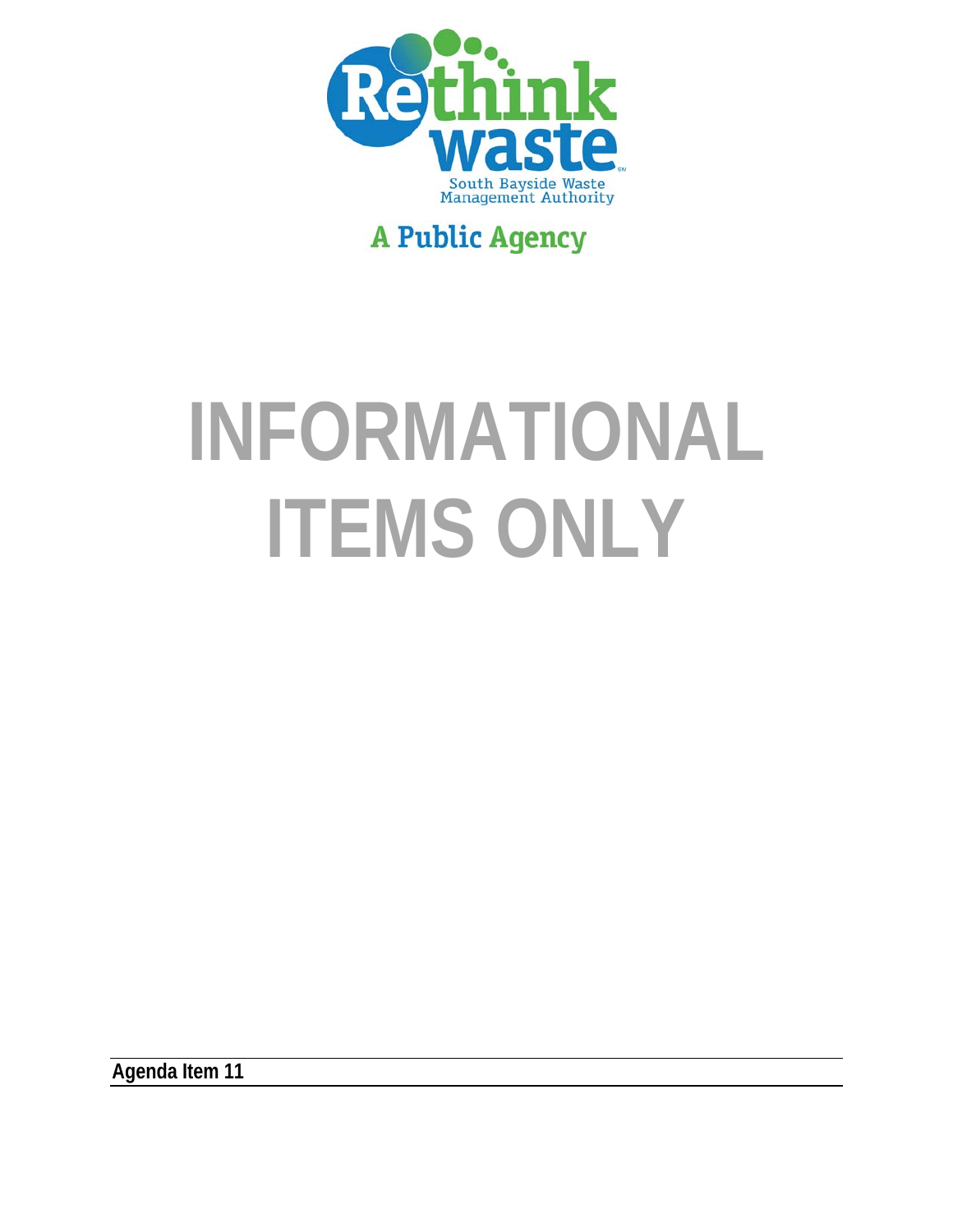

## **STAFF UPDATE**

**To: SBWMA Board Members** 

**From: Farouk Fakira, Finance Manager** 

**Date: October 22, 2015 Board of Directors Meeting** 

**Subject: 2015 Finance and Rate Setting Calendar** 

#### **Recommendation**

This is an informational report and no action is necessary.

#### **Summary**

The purpose of this staff report is to keep the Board and Member Agency staff informed on the schedule of important financial and rate setting events in 2015. This staff report is updated as necessary and included in the Board packet each month.

#### **Schedule of Finance, Contractor Compensation and Rate Adjustment Activities in 2015:**

#### **January 2015**

- Approval of FY1314 audited Financial Statement. **Completed.**
- Mid-Year review of FY1415 Operating Budget. **Completed.**

#### **March 2015**

 Recology submittal of the 2014 Revenue Reconciliation Report (*March 31*). **Received – audit completed.**

#### **April 2015**

- Discussion on preliminary FY1516 SBWMA Operating Budget at April 23, 2015 Board meeting. **Completed.**
- Approval of unaudited calendar year financial statement for bond reporting requirements. **Completed.**

#### **May 2015**

 Additional Review of FY1516 detailed SBWMA Operating Budget at May 28, 2015 Board meeting. **Completed.** 

#### **June 2015**

- Approval of final FY1516 SBWMA Operating Budget at June 25, 2015 Board meeting. **Completed.**
- Recology's 2016 Compensation Application due to the SBWMA and Member Agencies (*June 15*). SBWMA and Member Agency comments are due to Recology on its 2016 Compensation Application (*June 29*). **Received.**
- SBWMA issued a letter requesting feedback from all Member Agencies on estimated 2016 Member Agency fees (e.g., franchise fees) to be included in there 2016 solid waste rates. **Completed.**
- Approval of Financial Systems audit report on Recology and SBR. **Completed.**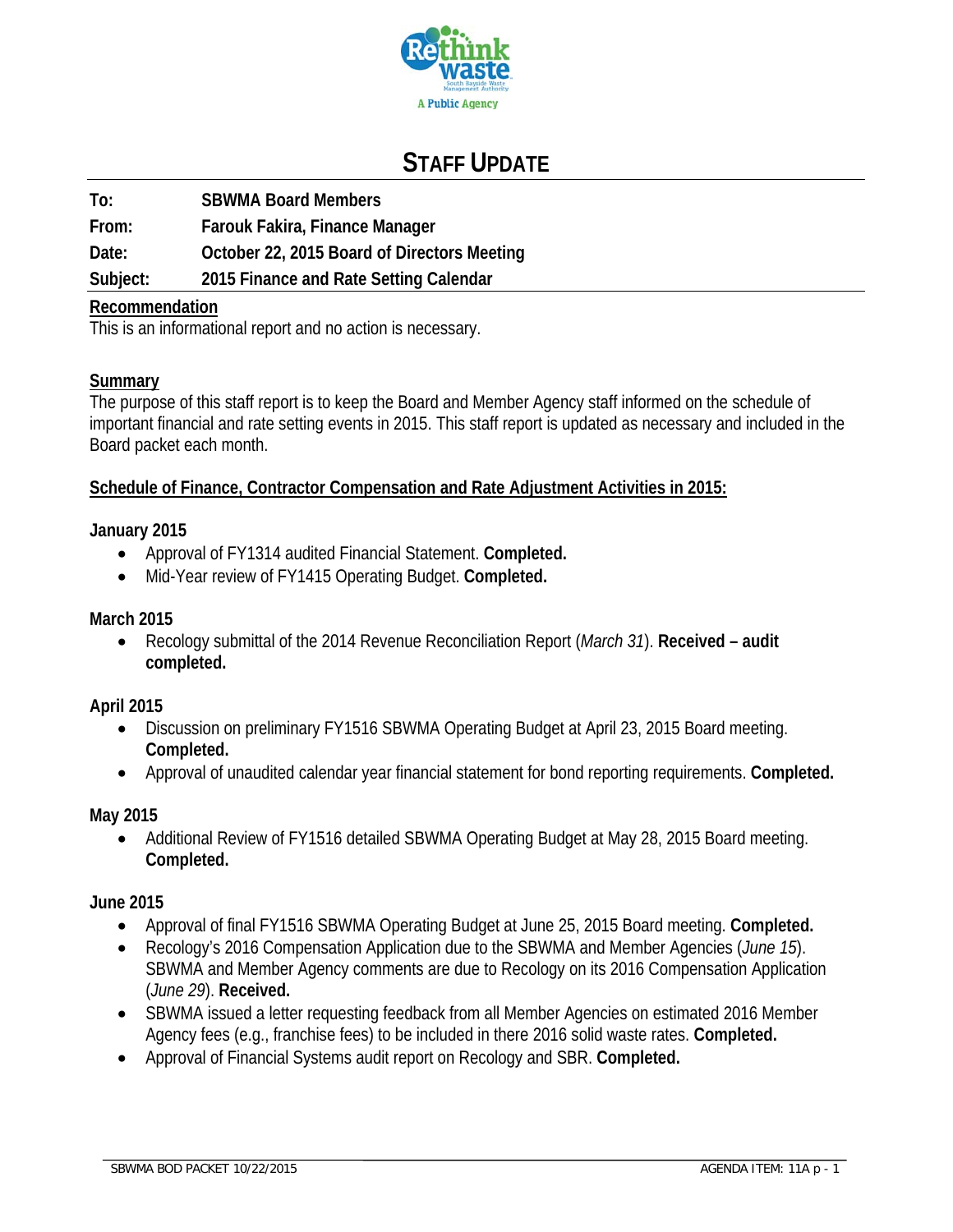#### **July 2015**

- SBR's 2016 Compensation Application due to the SBWMA (*July 1*). **Received.**
- SBWMA issues the following reports to the Board and Member Agency staff for review and comment: 1) estimated 2015 and 2016 residential and commercial base revenue,
	- 2) estimated collected tonnage for 2015 and 2016,
	- 3) residential rates vs cost analysis,

4) estimated residential revenue changes due to cart migration (i.e., lost revenue) by Member Agency since July 2014, and

5) Summary of 2016 Member Agency fees to be used in the 2016 cost projections based on Member Agency feedback. **All completed.**

 Recology revised 2016 Compensation Application due to the SBWMA and Member Agencies (*July 24*). **Received.** 

#### **August 2015**

- SBWMA issues the Draft Report Reviewing Recology's 2016 Compensation Application, recommended total Revenue Requirement and rate adjustment(s) (*August 14*). **Completed**.
- SBWMA issues the Draft Report Reviewing SBR's 2016 Compensation Application. **Completed.**
- Comments due back from Member Agencies on draft Reports Reviewing Recology's 2016 Compensation Application and SBR's 2016 Compensation Application (*August 28*). **Completed.**

#### **September 2015**

- SBWMA issues Final Report Reviewing Recology's 2016 Compensation Application including the recommended total collection rate adjustment for 2016. (*September 17 BOD Packet*). **Completed.**
- SBWMA issues Final Report Reviewing SBR's 2016 Compensation Application. (*September 17 BOD Packet*). **Completed.**
- Approval of the SBR 2016 Compensation Application. (*September 24 BOD Meeting*). **Completed.**
- Approval of the Recology 2016 Compensation Application and total recommended Revenue Requirement. (*September 24 BOD Meeting*). **Completed.**

#### **September – December 2015**

Member Agencies issue Prop. 218 notice and approve final 2016 solid waste rates.

#### **November 2015**

 SBWMA issues report to Board on recommended January 1, 2016 Shoreway tip fee adjustments including calendar year 2016 SBWMA financial projection with assumed tip fee and cash reserve balances.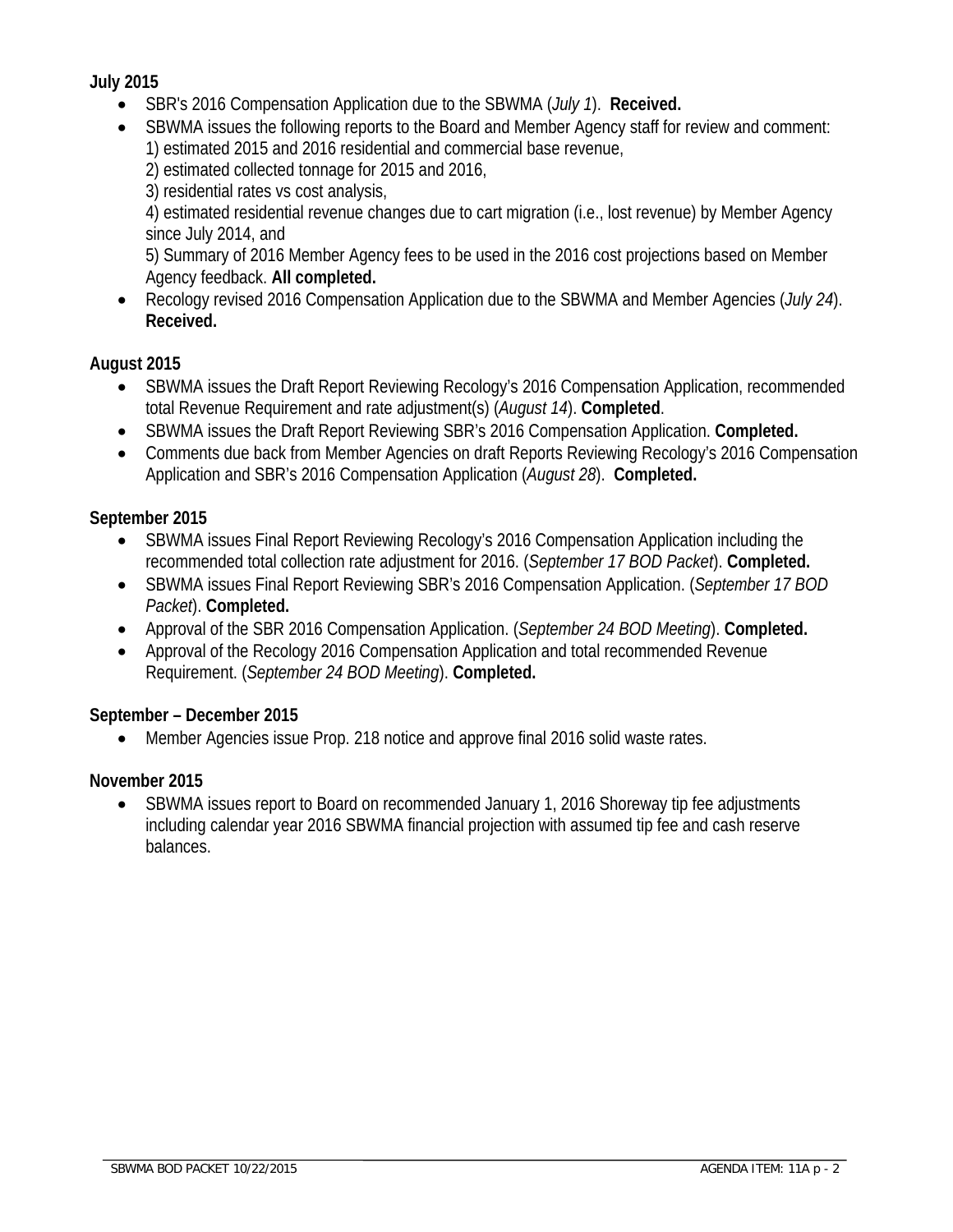

### **STAFF REPORT**

**To: SBWMA Board Members From: Farouk Fakira, Finance Manger Date: October 22, 2015 Board of Directors Meeting Subject: Check Register for September 2015** 

#### **Recommendation**

This is an informational item only and no action is required. This report was requested by the Board Members.

#### **Summary**

The purpose of this report is to provide transparency to the Board and the public on the actual spending by the SBWMA. All payments made by check issued in September 2015 are listed on the attached report for review.

#### **Analysis**

The SBWMA has a contract with the City of San Carlos for accounting services including the issuing of all payments and deposit of all receipts. In accordance with the City of San Carlos' policies, checks are normally issued every two weeks. All SBWMA invoices are approved for payment by the program manager and then by the Executive Director or Finance Manager. Total A/P spending for September 2015 was \$163,833.36 as detailed in **Attachment A**. Certain ACH transactions such as payroll and some benefit payments are drawn directly from the bank and are therefore not included in these A/P reports.

If you have any questions on this, please contact Cyndi Urman or Farouk Fakira. The format of the check registers is limited to what is available from the city's MUNIS accounting system.

#### Attachments:

Attachment A – September 2015 Check Registers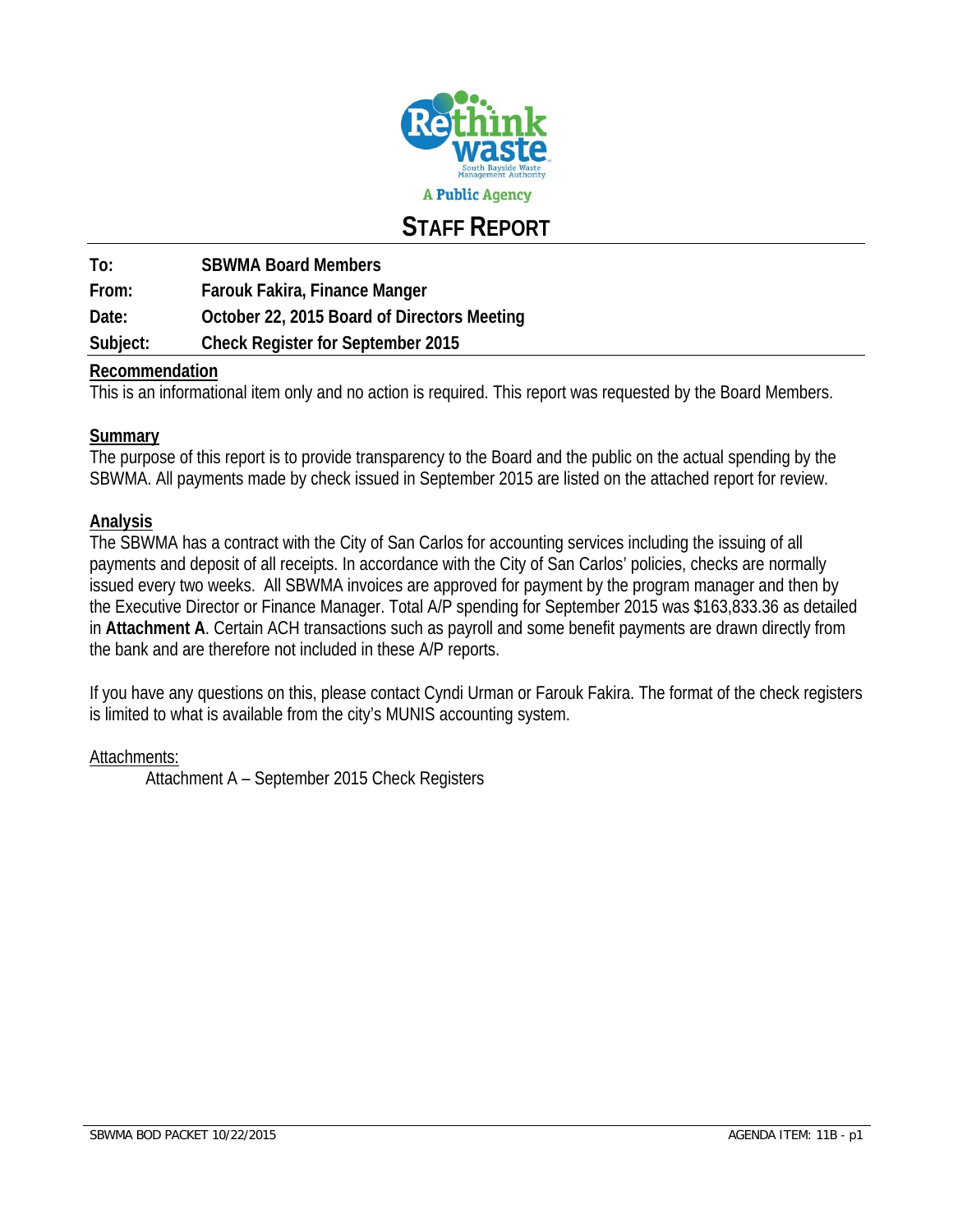| 09/04/2015 13:29<br>linda material                                           | CITY OF SAN CARLOS<br>A/P CASH DISBURSEMENTS JOURNAL S090415 |                           |                                      |                                                                                                         |              | PG<br>$\overline{1}$<br>apcshdsb |
|------------------------------------------------------------------------------|--------------------------------------------------------------|---------------------------|--------------------------------------|---------------------------------------------------------------------------------------------------------|--------------|----------------------------------|
| CASH ACCOUNT: S000 110020<br>CHECK NO CHK DATE                               | WELLS FARGO BANK<br>TYPE VENDOR NAME                         |                           | INVOICE                              | INV DATE<br>PO <b>PO</b>                                                                                | CHECK RUN    | NET                              |
|                                                                              |                                                              |                           |                                      | INVOICE DTL DESC                                                                                        |              |                                  |
| 6662 09/04/2015 EFT<br>Invoice: 815047-SB.R                                  | 3 AARONSON DICKERSON COHN & LANZONE 815047-SB.R 08/26/2015   |                           | 884.87 S0113010 520312               | AUG 2015 LEGAL SVS<br>BOARD COUNSEL                                                                     | S090415      | 884.87                           |
|                                                                              |                                                              |                           |                                      | <b>CHECK</b>                                                                                            | 6662 TOTAL:  | 884.87                           |
| 6663 09/04/2015 EFT<br>Invoice: ADV10-2015                                   | 1278 LOCAL GOVERNMENT SERVICES ADV10-2015                    | 14,500.00 S0113010 520306 |                                      | 08/25/2015<br>OCT 2015 ADVANCE PROG MGR<br>AB939 PROGRAM STAFF                                          | S090415      | 14,500.00                        |
|                                                                              |                                                              |                           |                                      | CHECK                                                                                                   | 6663 TOTAL:  | 14,500.00                        |
| 6664 09/04/2015 BFT<br>Invoice: IN-1302130                                   | 1419 THE OFFICE CITY                                         |                           | IN-1302130<br>289.74 S0113010 522718 | 08/26/2015<br>OFFICE SUPPLIES<br>EDUCATION CENTER OPERATIONS                                            | S090415      | 289.74                           |
| Invoice: IN-1300033                                                          | THE OFFICE CITY                                              |                           | 91.84 S0113010 520201                | IN-1300033 08/19/2015<br>OFFICE SUPPLIES<br>OFFICE SUPPLIES                                             | S090415<br>. | 91.84                            |
|                                                                              |                                                              |                           |                                      | <b>CHECK</b>                                                                                            | 6664 TOTAL:  | 381.58                           |
| 6665 09/04/2015 PRTD 5326 ASCENT ENVIRONMENTAL INC<br>Invoice: 15010047.01-4 |                                                              | 17,760.00 S0113010 520311 |                                      | 15010047.01-4 08/19/2015 2690 S090415<br>$7/11 - 8/14/15$ 2014 ELEC ANNUAL RPTS<br>CIWMB ANNUAL REPORTS |              | 17,760.00                        |
| Invoice: 15010047.01-3                                                       | ASCENT ENVIRONMENTAL INC                                     | 1,973.75 S0113010 520311  |                                      | 15010047.01-3 08/05/2015 2690 5090415<br>COMPLETE 2014 ELEC ANNUAL RPTS<br>CIWMB ANNUAL REPORTS         |              | 1,973.75                         |
|                                                                              |                                                              |                           |                                      | CHECK                                                                                                   | 6665 TOTAL:  | 19, 733.75                       |
| 6666 09/04/2015 PRTD<br>Invoice: 081315                                      | 776 AT&T                                                     |                           | 081315<br>218.59 S0113010 522714     | 08/13/2015<br>AUG 13 - SEPT 12 2015 SVS<br>SHOREWAY FACILITY COST                                       | S090415      | 218.59                           |
|                                                                              |                                                              |                           |                                      | <b>CHECK</b>                                                                                            | 6666 TOTAL:  | 218.59                           |
| 6667 09/04/2015 PRTD<br>Invoice: 2550                                        | 4891 AV INTEGRATORS INC                                      |                           | 2550<br>250.00 S0113010 520300       | 08/13/2015<br>SERVICE CALL-CONECTOR TEST<br>BOARD ADMINISTRATION                                        | S090415      | 250.00                           |
|                                                                              |                                                              |                           |                                      | <b>CHECK</b>                                                                                            | 6667 TOTAL:  | 250.00                           |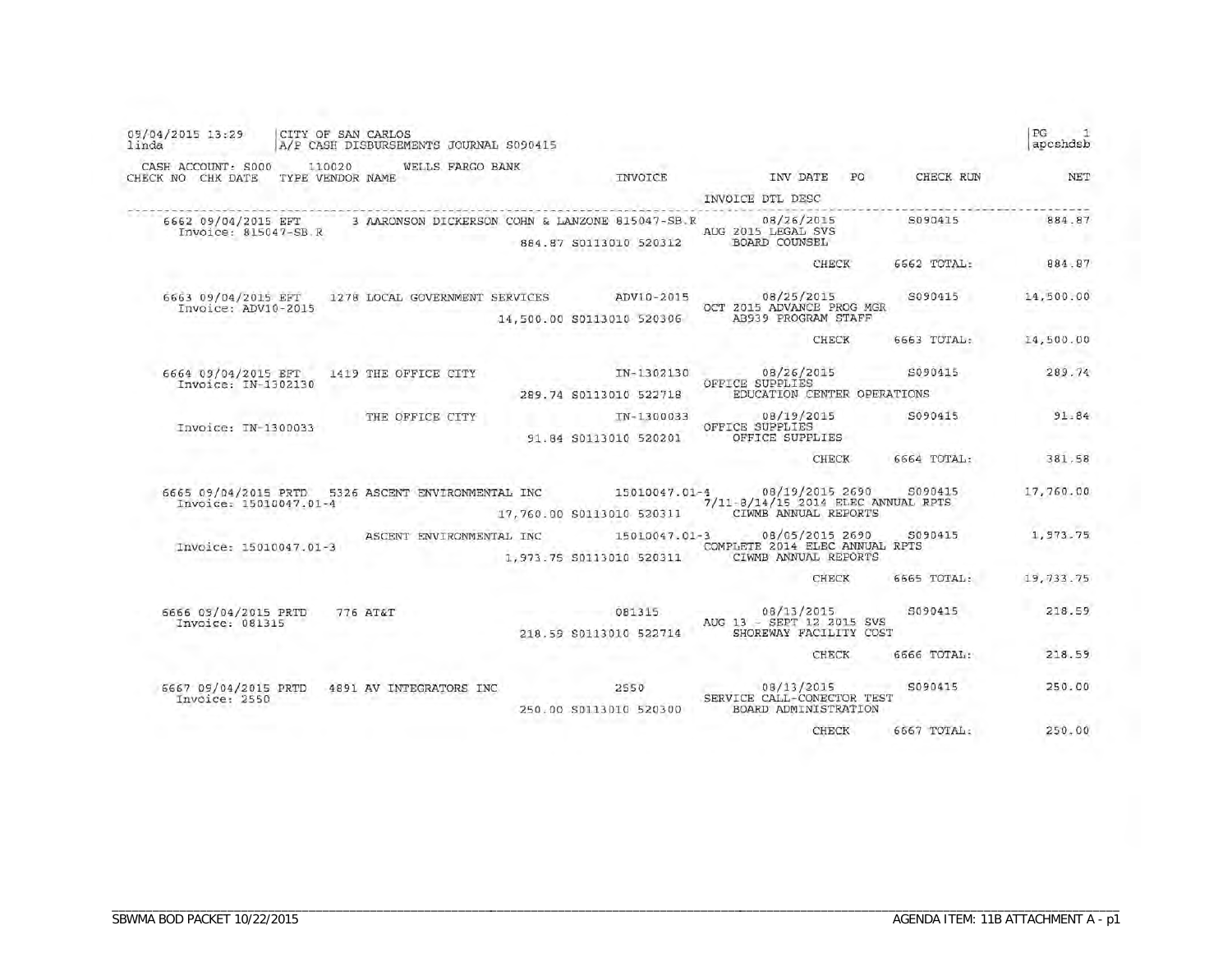| 09/04/2015 13:29<br>linda                   | CITY OF SAN CARLOS<br>A/P CASH DISBURSEMENTS JOURNAL S090415 |                                                                                                         |                                                                                                               |             | PG<br>apcshdsb |
|---------------------------------------------|--------------------------------------------------------------|---------------------------------------------------------------------------------------------------------|---------------------------------------------------------------------------------------------------------------|-------------|----------------|
| CASH ACCOUNT: S000<br>CHECK NO CHK DATE     | 110020<br>WELLS FARGO BANK<br>TYPE VENDOR NAME               | INVOICE                                                                                                 | <b>INV DATE</b><br>PO<br>INVOICE DTL DESC                                                                     | CHECK RUN   | NET            |
| 6668 09/04/2015 PRTD<br>Invoice: 19132061   | 5412 BIRCH COMMUNICATIONS                                    | 19132061<br>627.18 S0113010 520107                                                                      | 08/20/2015<br><b>JUL 2015 SERVICES</b><br>UTILITIES & PHONE                                                   | S090415     | 627.18         |
|                                             |                                                              |                                                                                                         | <b>CHECK</b>                                                                                                  | 6668 TOTAL: | 627.18         |
| 6669 09/04/2015 PRTD<br>Invoice: 82615HC    | 6733 HEATHER CO                                              | 82615HC<br>1,250.00 S0113010 520502                                                                     | 08/26/2015<br>TUITION REIMB<br>TRAINING                                                                       | S090415     | 1,250.00       |
|                                             |                                                              |                                                                                                         | <b>CHECK</b>                                                                                                  | 6669 TOTAL: | 1,250.00       |
| 6670 09/04/2015 PRTD<br>Invoice: 82715HG    | 3581 HILARY GANS                                             | 82715HG<br>155.96 S0113010 522714<br>10.00 S0113010 520801<br>40.00 S0113010 520105                     | 08/27/2015<br>AUG 2015 EXPENSE REIMB<br>SHOREWAY FACILITY COST<br>MILEAGE REIMBURSEMENT<br><b>CELL PHONES</b> | S090415     | 205.96         |
|                                             |                                                              |                                                                                                         | CHECK                                                                                                         | 6670 TOTAL: | 205.96         |
| 6671 09/04/2015 PRTD<br>Invoice: 9819326688 | <b>655 GRAINGER</b>                                          | 9819326688<br>#49-TRANSFER STN LED PILOT PROG<br>21,597.40 S2251000 570300SF068 FACILITIES IMPROVEMENTS | 08/17/2015 5                                                                                                  | S090415     | 21,597.40      |
| Invoice: 9819326670                         | GRAINGER                                                     | 9819326670<br>21,727.98 S2251000 570300SF068 FACILITIES IMPROVEMENTS                                    | 08/17/2015 6<br>MRF LED PILOT PROGRAM                                                                         | S090415     | 21,727.98      |
|                                             |                                                              |                                                                                                         | <b>CHECK</b>                                                                                                  | 6671 TOTAL: | 43, 325.38     |
| 6672 09/04/2015 PRTD<br>Invoice: 9713431    | 1496 HF&H CONSULTANTS LLC                                    | 9713431<br>4,642.50 S0113010 520309HDV01 BUSINESS CONSULTANT (HFH)                                      | 07/28/2015 3230<br>6/15 SOLID WASTE RATE                                                                      | S090415     | 4,642.50       |
|                                             |                                                              |                                                                                                         | CHECK                                                                                                         | 6672 TOTAL: | 4,642.50       |
| 6673 09/04/2015 PRTD<br>Invoice: AUG2015KM  | 3431 KEVIN MCCARTHY                                          | AUG2015KM<br>115.00 S0113010 520105<br>249.50 S0113010 520328                                           | 08/26/2015<br>AUG 2015 EXPENSE REIMB<br>CELL PHONES<br>EMPLOYEE RECRUITMENT/HR SUPPO                          | S090415     | 364.50         |
|                                             |                                                              |                                                                                                         | CHECK                                                                                                         | 6673 TOTAL: | 364.50         |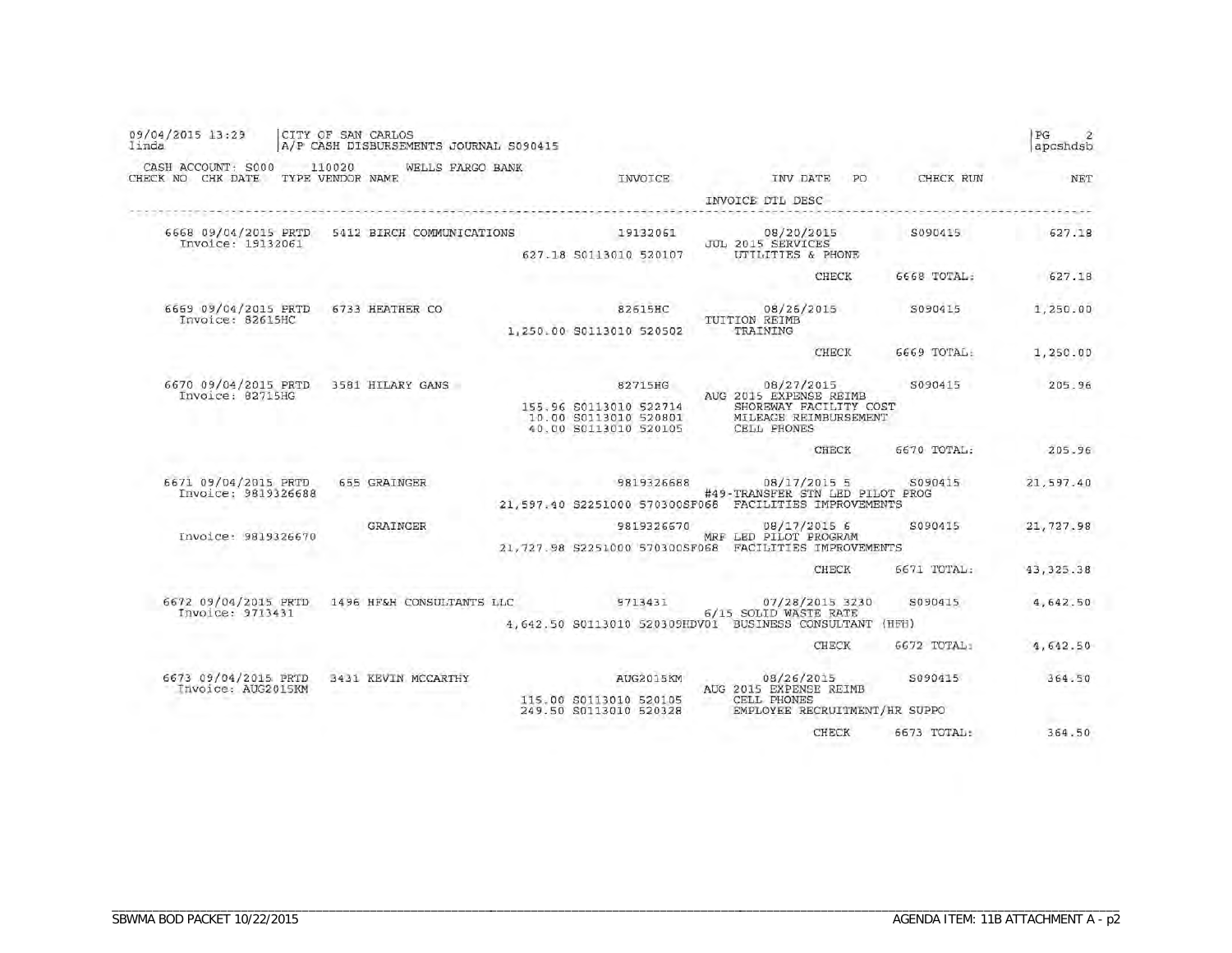| 09/04/2015 13:29<br>linda                         | CITY OF SAN CARLOS         |            | A/P CASH DISBURSEMENTS JOURNAL S090415 |                      |                                                    |                  |                                                                             |    |                  | PG<br>apcshdsb |
|---------------------------------------------------|----------------------------|------------|----------------------------------------|----------------------|----------------------------------------------------|------------------|-----------------------------------------------------------------------------|----|------------------|----------------|
| CASH ACCOUNT: S000<br>CHECK NO<br>CHK DATE        | 110020<br>TYPE VENDOR NAME |            | WELLS FARGO BANK                       |                      | INVOICE                                            |                  | INV DATE                                                                    | PO | <b>CHECK RUN</b> | NET            |
|                                                   |                            |            |                                        |                      |                                                    | INVOICE DTL DESC |                                                                             |    |                  |                |
| 6674 09/04/2015 PRTD<br>Invoice: 20158308         |                            | 1260 RICOH |                                        | AMERICAS CORPORATION | 20158308<br>1,585.58 S0113010 520215               |                  | 08/14/2015<br>SEPT 2015 OFFICE EQUIP<br>OFFICE EQUIPMENT COSTS              |    | S090415          | 1,585.58       |
|                                                   |                            |            |                                        |                      |                                                    |                  | CHECK                                                                       |    | 6674 TOTAL:      | 1,585.58       |
| 6675 09/04/2015 PRTD<br>Invoice: 2013 SHRED EVENT |                            |            | 767 CITY OF SAN MATEO                  |                      | 2013 SHRED EVENT<br>928.42 S0113010 480025         |                  | 08/29/2014<br>SHRED/SCRAP REVENUE<br>E-RECYCLING                            |    | S090415          | 928.42         |
|                                                   |                            |            |                                        |                      |                                                    |                  | CHECK                                                                       |    | 6675 TOTAL:      | 928.42         |
| 6676 09/04/2015 PRTD<br>Invoice: 108766           |                            |            | <b>6156 SHRED WORKS INC</b>            |                      | 108766<br>700.00 S0113010 522719                   |                  | 07/29/2015<br>7/29/15 SHRED EVENT-PASS THRU<br>SHRED EVENT SVCS (PASS THRU) |    | S090415          | 700.00         |
|                                                   |                            |            |                                        |                      |                                                    |                  | CHECK                                                                       |    | 6676 TOTAL:      | 700.00         |
| 6677 09/04/2015 PRTD<br>Invoice: 0000204-2960-1   |                            |            | 5533 WM CURBSIDE LLC                   |                      | $0000204 - 2960 - 1$<br>53, 405.47 S0113010 522710 | JULY 2015 SVS    | 08/01/2015<br>HHW COLLECTION SERVICE                                        |    | S090415          | 53, 405.47     |
|                                                   |                            |            |                                        |                      |                                                    |                  | CHECK                                                                       |    | 6677 TOTAL:      | 53, 405.47     |
|                                                   |                            |            |                                        |                      |                                                    |                  |                                                                             |    |                  |                |

\*\*\* CASH ACCOUNT TOTAL \*\*\* 143,003.78 NUMBER OF CHECKS 16

|             |               |        | COUNT | AMOUNT                   |                     |
|-------------|---------------|--------|-------|--------------------------|---------------------|
| TOTAL EFT'S | TOTAL PRINTED | CHECKS |       | 127, 237.33<br>15,766.45 |                     |
|             |               |        |       |                          | Emai                |
|             |               |        |       | GRAND TOTAL<br>***       | 143,003.78<br>$***$ |

 $59$  $40$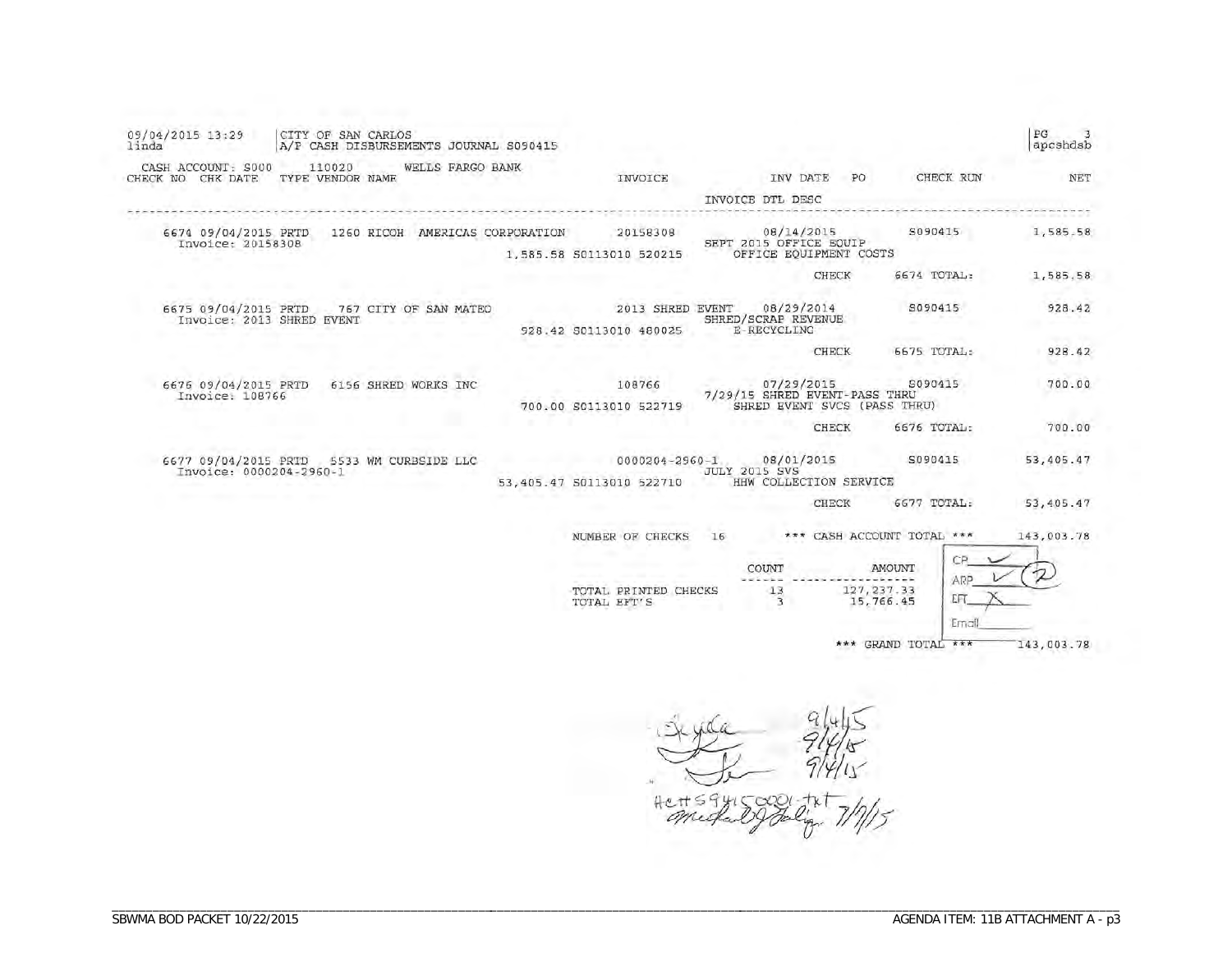| 09/18/2015 16:39<br>linda                    |  |                            | CITY OF SAN CARLOS<br>A/P CASH DISBURSEMENTS JOURNAL S091815 |  |                                       |                                                                                         |             | PG<br>apcshdsb                 |
|----------------------------------------------|--|----------------------------|--------------------------------------------------------------|--|---------------------------------------|-----------------------------------------------------------------------------------------|-------------|--------------------------------|
| CASH ACCOUNT: S000<br>CHECK NO CHK DATE      |  | 110020<br>TYPE VENDOR NAME | WELLS FARGO BANK                                             |  | INVOICE                               | INV DATE                                                                                | PO          | <b>CHECK RUN</b><br><b>NET</b> |
|                                              |  |                            |                                                              |  |                                       | INVOICE DTL DESC                                                                        |             |                                |
| 6679 09/18/2015 EFT<br>Invoice: 2601-0002    |  |                            | 5982 FIRST STUDENT-SAN MATEO                                 |  | 2601-0002<br>6,360.00 S0113010 522718 | 09/10/2015<br>SMFCSD TRIPS<br>EDUCATION CENTER OPERATIONS                               | S091815     | 6, 360.00                      |
|                                              |  |                            |                                                              |  |                                       | CHECK                                                                                   | 6679 TOTAL: | 6,360.00                       |
| 6681 09/18/2015 EFT<br>Invoice: IN-1302694   |  | 1419                       | THE OFFICE CITY                                              |  | IN-1302694                            | 08/31/2015<br>OFFICE SUPPLIES                                                           | S091815     | 41.57                          |
|                                              |  |                            |                                                              |  | 41.57 S0113010 522718                 | EDUCATION CENTER OPERATIONS                                                             |             |                                |
|                                              |  |                            |                                                              |  |                                       | <b>CHECK</b>                                                                            | 6681 TOTAL: | 41.57                          |
| 6682 09/18/2015 EFT<br>Invoice: 07102015C    |  |                            | 5446 RECOLOGY SAN MATEO COUNTY                               |  | 07102015C                             | 09/01/2015<br>COMPOST DELIVERY                                                          | S091815     | 135.40                         |
|                                              |  |                            |                                                              |  | 135.40 S0113010 522718                | EDUCATION CENTER OPERATIONS                                                             |             |                                |
|                                              |  |                            |                                                              |  |                                       | CHECK                                                                                   | 6682 TOTAL: | 135.40                         |
| 6683 09/18/2015 EFT<br>Invoice: 9889         |  |                            | 725 CITY OF SAN CARLOS                                       |  | 9889<br>338.16 S0113010 520202        | 09/03/2015<br>JULY 2015 BANKING FEE<br>BANK FEES AND SERVICES                           | S091815     | 338.16                         |
|                                              |  |                            | CITY OF SAN CARLOS                                           |  | 79950607                              | 09/01/2015                                                                              | S091815     | 4,455.61                       |
| Invoice: 79950607                            |  |                            |                                                              |  | 4,455.61 S0113010 520203              | SEPT 2015 RENT<br><b>RENT</b>                                                           |             |                                |
|                                              |  |                            |                                                              |  |                                       | CHECK                                                                                   | 6683 TOTAL: | 4,793.77                       |
| 6684 09/18/2015 EFT<br>Invoice: IN90476707   |  |                            | 3892 T324 INC                                                |  | IN90476707                            | 08/31/2015<br>COMPUTER PURCHASE                                                         | S091815     | 1,680.03                       |
|                                              |  |                            |                                                              |  | 1,680.03 50113010 522706              | COMPUTER PURCHASE FOR OFFICE                                                            |             |                                |
|                                              |  |                            |                                                              |  |                                       | CHECK                                                                                   | 6684 TOTAL: | 1,680.03                       |
| 6685 09/18/2015 PRTD<br>Invoice: 9704        |  |                            | 4558 BERLIANT & ASSOCIATES                                   |  | 9704<br>1,250.00 S0113010 512825      | 09/03/2015<br>PENSION PLAN SERVICES<br>BENEFITS - RETIREMENT EMPLOYER                   | S091815     | 1,250.00                       |
|                                              |  |                            |                                                              |  |                                       | CHECK                                                                                   | 6685 TOTAL: | 1,250.00                       |
|                                              |  |                            |                                                              |  |                                       |                                                                                         |             |                                |
| 6686 09/18/2015 PRTD<br>Invoice: 252-1890577 |  |                            |                                                              |  |                                       | 2223 THE BANK OF NEW YORK MELLON TRUST 252-1890577 09/01/2015<br>9/14-8/31/15 ADMIN FEE | S091815     | 1,650.00                       |
|                                              |  |                            |                                                              |  | 1,650.00 50113010 520202              | BANK FEES AND SERVICES                                                                  |             |                                |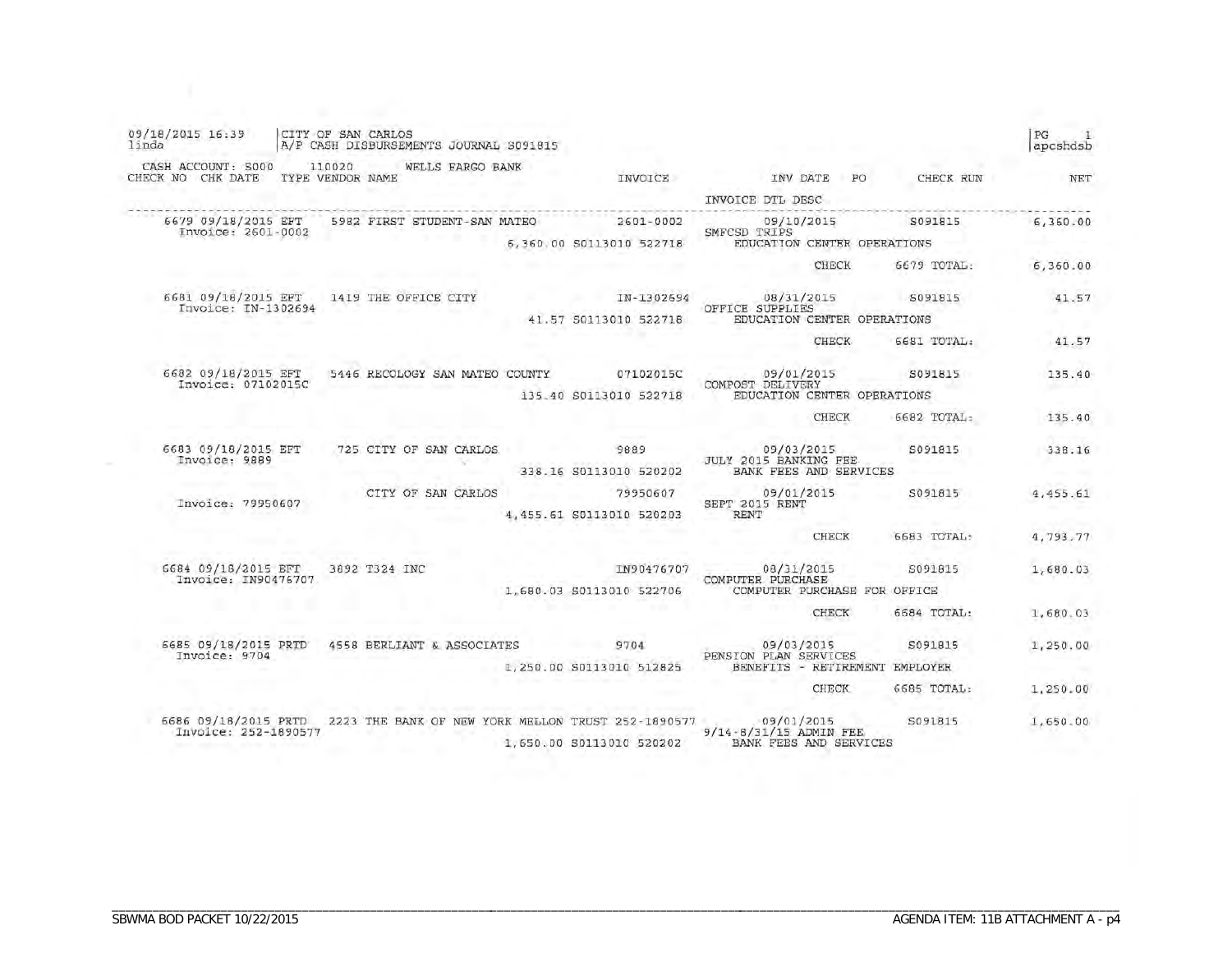| CASH ACCOUNT: S000<br>CHECK NO CHK DATE         |                     |  | 110020                | <b>WELLS FARGO BANK</b>            |                                                                        |                                                                         |              |             |            |
|-------------------------------------------------|---------------------|--|-----------------------|------------------------------------|------------------------------------------------------------------------|-------------------------------------------------------------------------|--------------|-------------|------------|
|                                                 |                     |  | TYPE VENDOR NAME      |                                    | INVOICE                                                                | INV DATE                                                                | PO           | CHECK RUN   | <b>NET</b> |
|                                                 |                     |  |                       |                                    |                                                                        | INVOICE DTL DESC                                                        |              |             |            |
|                                                 |                     |  |                       |                                    |                                                                        |                                                                         | <b>CHECK</b> | 6686 TOTAL: | 1,650.00   |
| 6687 09/18/2015 PRTD<br>Invoice: INV365576      |                     |  |                       | 7624 KBA DOCUSYS INC.              | INV365576                                                              | 08/27/2015                                                              |              | S091815     | 69.63      |
|                                                 |                     |  |                       | 69.63 S0113010 520215              | 8/25-9/24/15 SERVICES<br>OFFICE EQUIPMENT COSTS                        |                                                                         |              |             |            |
|                                                 |                     |  |                       |                                    |                                                                        |                                                                         | CHECK        | 6687 TOTAL: | 69.63      |
| 6688 09/18/2015 PRTD<br>Invoice: 3078627423     |                     |  |                       | 3431 KEVIN MCCARTHY                | 3078627423                                                             | 08/31/2015                                                              |              | S091815     | 105.00     |
|                                                 |                     |  |                       |                                    | 105.00 S0113010 520328                                                 | REIM-LINKDIN JOB POSTING<br>EMPLOYEE RECRUITMENT/HR SUPPO               |              |             |            |
| Invoice: 3082907063                             |                     |  |                       | KEVIN MCCARTHY                     | 3082907063                                                             | 09/01/2015<br>9/1/15 LINKDIN JOB POSTING                                |              | S091815     | 66.50      |
|                                                 |                     |  |                       |                                    | 66.50 80113010 520328                                                  | EMPLOYEE RECRUITMENT/HR SUPPO                                           |              |             |            |
|                                                 | Invoice: 3108936493 |  | KEVIN MCCARTHY        | 3108936493                         | 09/08/2015<br>9/8/15 LINKEDIN JOB POSTING                              |                                                                         | S091815      | 28.50       |            |
|                                                 |                     |  | 28.50 S0113010 520338 | WEBSITE SUPPORT                    |                                                                        |                                                                         |              |             |            |
|                                                 |                     |  |                       |                                    |                                                                        |                                                                         | CHECK        | 6688 TOTAL: | 200.00     |
| 6689 09/18/2015 PRTD<br>Invoice: 8474059-AU15   |                     |  |                       | <b>449 PITNEY BOWES</b>            | 8474059-AU15<br>128.29 S0113010 520215                                 | 09/03/2015<br>9/20-12/20/15 EQUIPMENT LEASING<br>OFFICE EQUIPMENT COSTS |              | S091815     | 128.29     |
|                                                 |                     |  |                       |                                    |                                                                        |                                                                         | CHECK        | 6689 TOTAL: | 128.29     |
| 6690 09/18/2015 PRTD<br>Invoice: BLD2014-00883  |                     |  |                       | 725 CITY OF SAN CARLOS             | BLD2014-00883<br>4,132.35 S2251000 570300SF061 FACILITIES IMPROVEMENTS | 12/02/2014<br>CANOPY PERMIT FEES                                        |              | S091815     | 4,132.35   |
|                                                 |                     |  |                       |                                    |                                                                        |                                                                         | <b>CHECK</b> | 6690 TOTAL: | 4, 132.35  |
| 6691 09/18/2015 PRTD                            |                     |  |                       | 4519 SHRED-IT USA                  | 9407290456                                                             | 08/31/2015                                                              |              | S091815     | 174.73     |
| Invoice: 9407290456                             |                     |  |                       |                                    | 174.73 S0113010 520201                                                 | 8/31/15 SHRED SERVICE<br>OFFICE SUPPLIES                                |              |             |            |
|                                                 |                     |  |                       |                                    |                                                                        |                                                                         | CHECK        | 6691 TOTAL: | 174.73     |
| 6692 09/18/2015 PRTD<br>Invoice: T2423-11857721 |                     |  |                       | 5443 SPECIALTY'S CAFE & BAKERY INC | T2423-11857721                                                         | 09/09/2015<br>LUNCH-INTERVIEW PANEL                                     |              | S091815     | 128.86     |
|                                                 |                     |  |                       | SPECIALTY'S CAFE & BAKERY INC      | 128.86 S0113010 520503                                                 | CONFERENCES & MEETINGS                                                  |              |             |            |
|                                                 | Invoice: T2423      |  |                       |                                    | T2423                                                                  | 09/10/2015<br>LUNCH-INTERVIEW PANEL                                     |              | S091815     | 84.95      |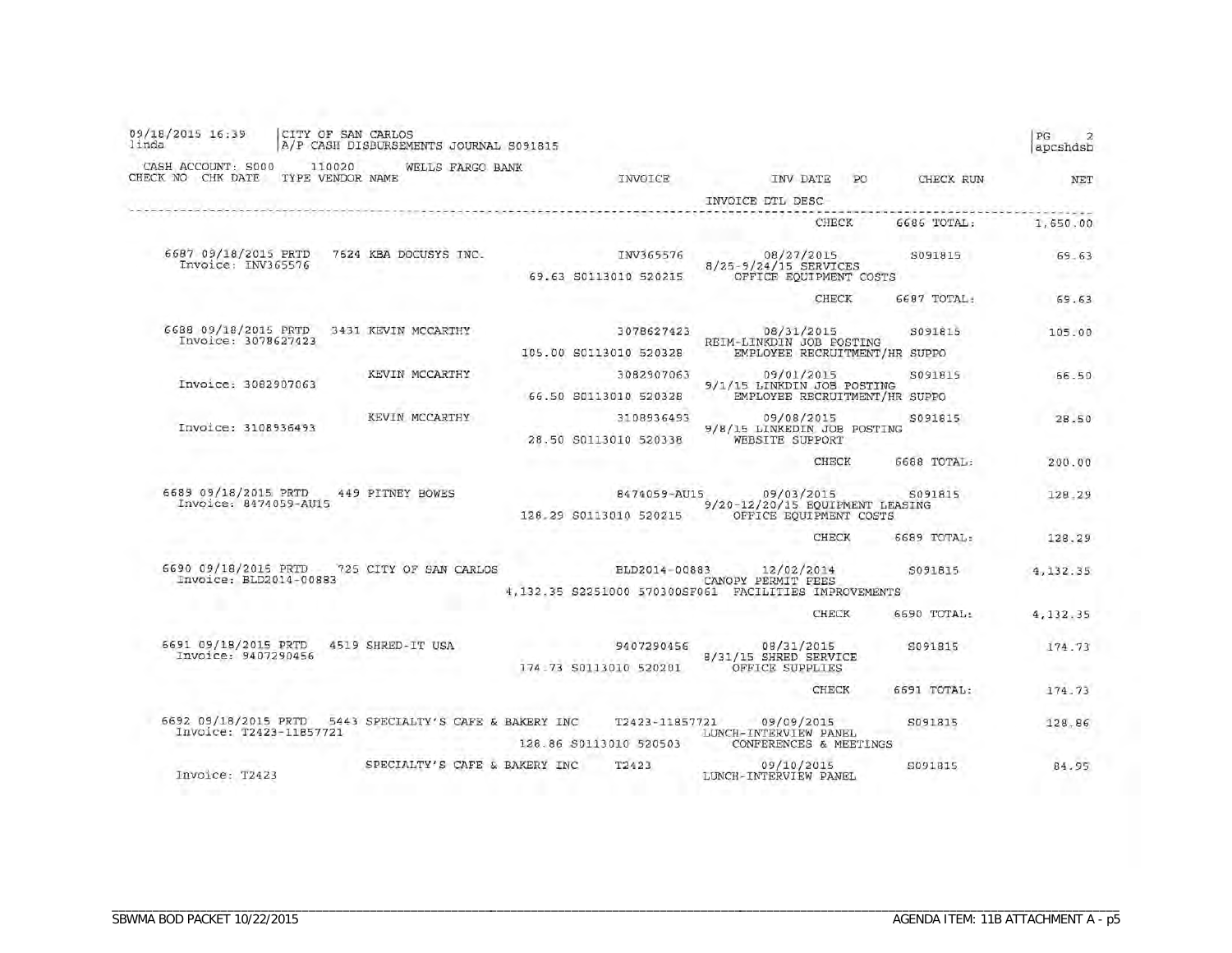| 09/18/2015 16:39<br>linda                  | CITY OF SAN CARLOS         | A/P CASH DISBURSEMENTS JOURNAL S091815 |                       |                      |                              |                            |              | PG<br>apcshdsb |
|--------------------------------------------|----------------------------|----------------------------------------|-----------------------|----------------------|------------------------------|----------------------------|--------------|----------------|
| CASH ACCOUNT: S000<br>CHK DATE<br>CHECK NO | 110020<br>TYPE VENDOR NAME | WELLS FARGO BANK                       |                       | INVOICE              | INV DATE<br>INVOICE DTL DESC | PO                         | CHECK RUN    | NET            |
|                                            |                            |                                        | 84.95 S0113010 520503 |                      | CONFERENCES & MEETINGS       |                            |              |                |
|                                            |                            |                                        |                       |                      | CHECK                        |                            | 6692 TOTAL:  | 213.81         |
|                                            |                            |                                        | NUMBER OF CHECKS      | 13                   |                              | *** CASH ACCOUNT TOTAL *** | ОP           | 20,829.58      |
|                                            |                            |                                        |                       |                      | COUNT                        | AMOUNT                     | ARP          |                |
|                                            |                            |                                        | TOTAL EFT'S           | TOTAL PRINTED CHECKS |                              | 7,818.81<br>13,010.77      | EFT<br>Errig |                |

\*\*\* GRAND TOTAL \*\*\* 20,829.58

DAT  $11.12$  $4e+5915100011$ 18/15